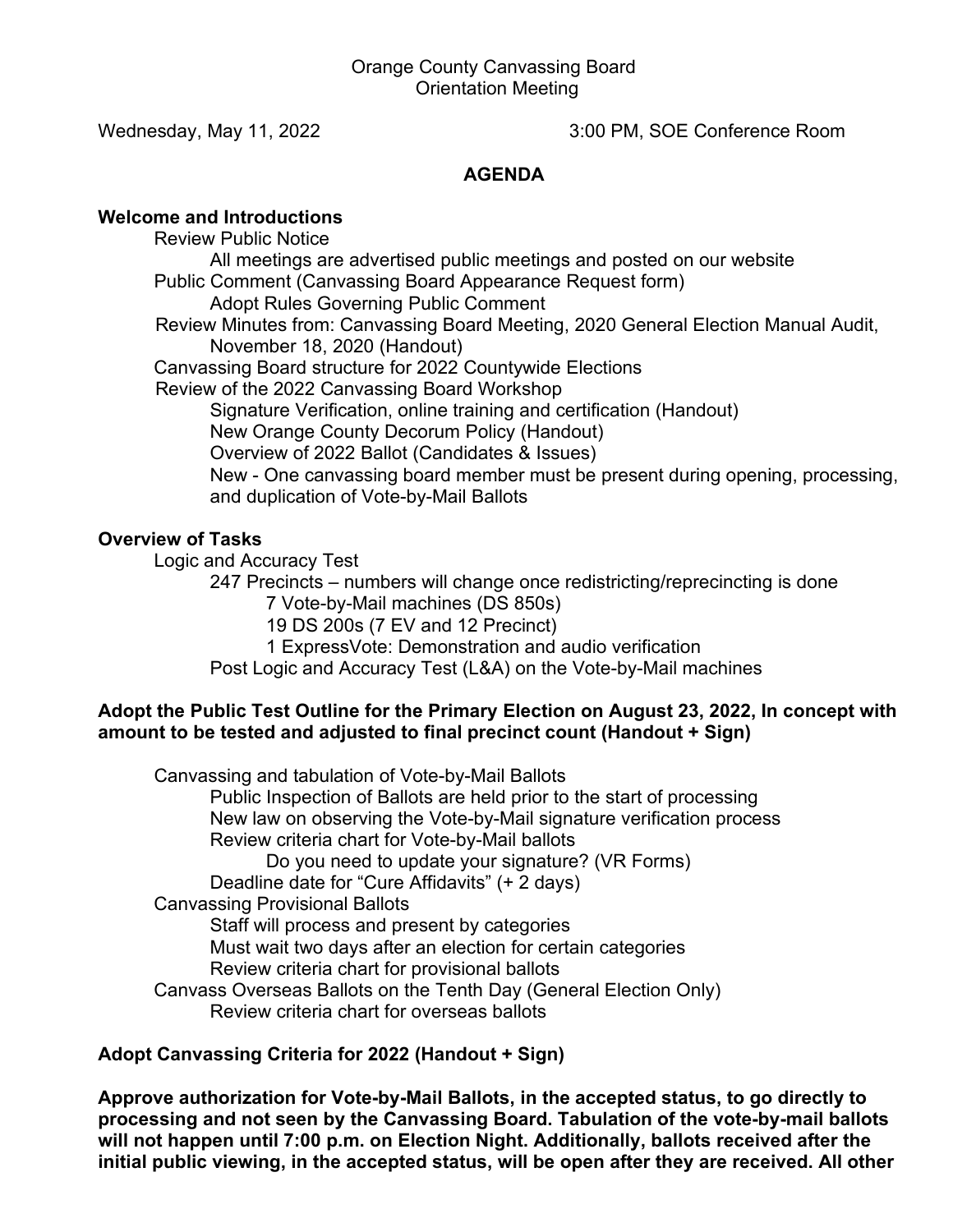**vote-by-mail ballots (those not in the accept status) shall be canvassed by the Canvassing Board based on the schedule adopted for each 2022 election.**

### Duplicating Ballots

Vote-by-Mail ballots that were damaged (in the mail or while processing) Review Rule 1S-2.027 Standards for Determining Voter's Choice on Ballot Duplication process must be open to the public.

New laws on public observation of the duplication process as well as advertising requirements.

Over-votes and under-votes will be reviewed during a recount.

### **Adopt Voter Intent Rule Examples for 2022 (Handout + Sign)**

**Approve authorization for staff to duplicate ballots; Canvassing Board presented with any ballot(s) staff cannot match to examples in the Voter Intent Rule and Canvassing Board can do random inspections.** 

Election Night Results – Unofficial Results

### **Approve authorization for select staff to upload results prior to 7 PM Election Day, per law (Handout)**

Verifying Results Staff does precinct results verification and CB looks at anomalies

Canvassing Write-Ins

Imaging write-ins ballots instead of reviewing paper ballots- DS2000 & DS850's Orange County developed software to produce tally for each write-in contest

#### Manual Audit

Post certification New Clear Ballot automated audit option

#### Recount

Whoever wins, win big! Very tight schedule for handling this, if necessary

Certify Results/Report on Conduct of Election Primary within 7 days & General within 12 days All members of the Canvassing Board must sign the certification.

Contest of Election (Circuit Court-within 10 days after certification)

# **Review & Finalize Orange County Canvassing Board Calendar (Handout)**

# **Canvassing Board Contact Information Verified (Handout)**

**Adjourn**